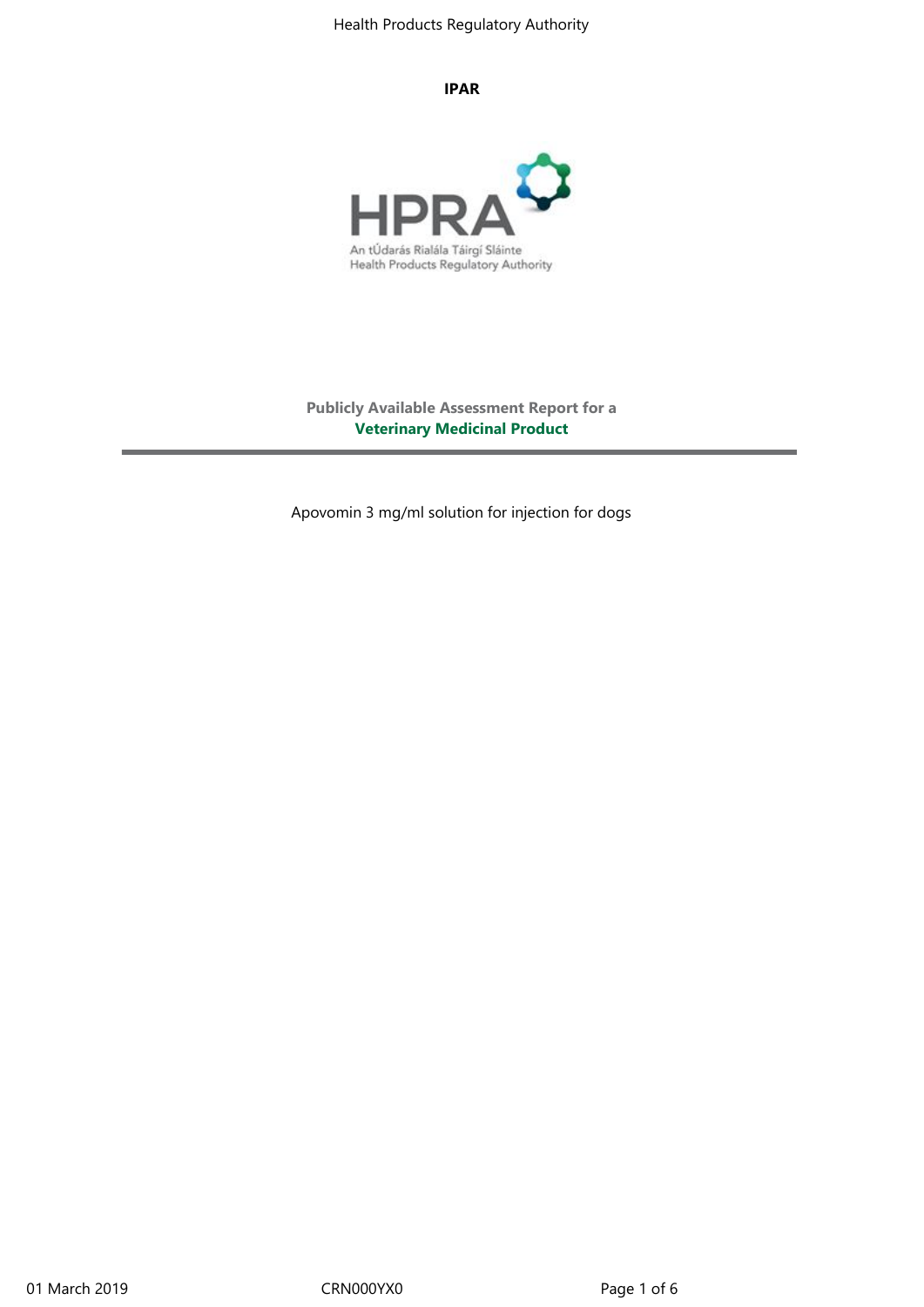### **PRODUCT SUMMARY**

| Name, strength and pharmaceutical form | Apovomin 3 mg/ml solution for injection for dogs                    |
|----------------------------------------|---------------------------------------------------------------------|
| Active substance(s)                    | Apomorphine hydrochloride hemihydrate                               |
| Applicant                              | Dechra Regulatory B.V.                                              |
|                                        | Handelsweg 25                                                       |
|                                        | 5531 AE                                                             |
|                                        | Bladel                                                              |
|                                        | The Netherlands                                                     |
| Legal basis of application             | Article 13(1) of Directive 2001/82/EC as amended                    |
| Date of Authorisation                  | 16 <sup>th</sup> March 2018                                         |
| Target species                         | Dogs                                                                |
| Indication for use                     | Induction of emesis.                                                |
| ATCvet code                            | QN04BC07                                                            |
| <b>Concerned Member States</b>         | AT, BE, BG, CY, CZ, DE, DK, EE, EL, ES, FI, FR, HR, HU, IS, IT, LT, |
|                                        | LU, LV, NL, NO, PL, PT, RO, SE, SI, SK, UK                          |

### **PUBLIC ASSESSMENT REPORT**

The public assessment report reflects the scientific conclusion reached by the HPRA at the end of the evaluation process and provides a summary of the grounds for approval of the marketing authorisation for the specific veterinary medicinal product. It is made available by the HPRA for information to the public, after the deletion of commercially confidential information. The legal basis for its creation and availability is contained in Article 25.4 of EC Directive 2001/82/EC as amended by Directive 2004/28/EC for veterinary medicinal products. It is a concise document which highlights the main parts of the documentation submitted by the applicant and the scientific evaluation carried out by the HPRA leading to the approval of the product for marketing in Ireland.

The Summary of Product Characteristics (SPC) for this product is available on the HPRA's website.

### **I. SCIENTIFIC OVERVIEW**

This application was submitted by Dechra Regulatory B.V. The candidate product is Apovomin 3 mg/ml solution for injection for dogs and contains apomorphine hydrochloride hemihydrate as active substance.

This application has been submitted in accordance with paragraph 1 of Article 13 of Directive 2001/82/EC, as amended (application for a generic veterinary medicinal product).

The reference product cited in this application is Delta Apomorphine Hydrochloride Solution for Injection 3 mg/ml (VPA 10793/001/001) which was first authorised in Ireland on 08/02/2002 in accordance with Article 12.3 (full dossier). The product is produced and controlled using validated methods and tests, which ensure the consistency of the product released on the market.

It has been shown that the product can be safely used in the target species.

The product is safe for the user and for the environment, when used as recommended. Suitable warnings and precautions are indicated in the SPC.

The efficacy of the product was demonstrated according to the claims made in the SPC.

The overall benefit/risk analysis is in favour of granting a marketing authorisation.

#### **II. QUALITY ASPECTS**

#### *A. Qualitative and Quantitative Particulars*

The product contains 3 mg/ml apomorphine hydrochloride hemihydrate (equivalent to 2.56 mg/ml apomorphine) and the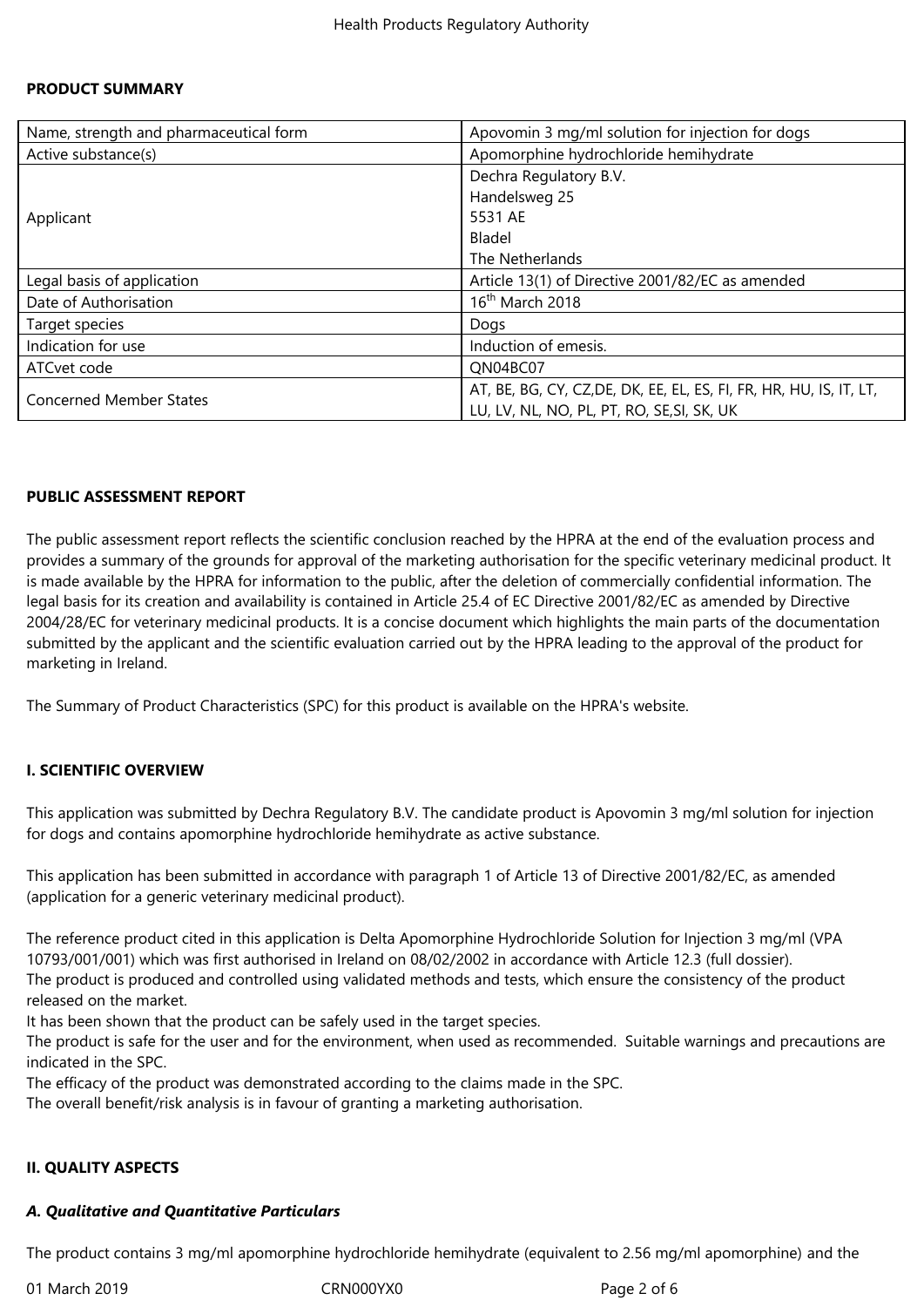Health Products Regulatory Authority

excipients benzyl alcohol (E1519), sodium metabisulfite (E 223), sodium chloride, water for injections, sodium hydroxide and hydrochloric acid, diluted.

The product is packaged in a clear Type I glass vials containing 5, 10 or 20 ml, closed with a coated bromobutyl rubber stopper and sealed with an aluminium cap. Each vial is packed into a cardboard box.

The product is an established pharmaceutical form and its development is adequately described in accordance with the relevant European guidelines.

# *B. Method of Preparation of the Product*

The product is manufactured fully in accordance with the principles of good manufacturing practice at a licensed manufacturing site.

Process validation data for the manufacturing process has been presented in accordance with the relevant European guidelines.

# *C. Control of Starting Materials*

The active substance is apomorphine hydrochloride hemihydrate, an established substance described in the European Pharmacopoeia. The active substance is manufactured in accordance with the principles of good manufacturing practice.

The active substance specification is considered adequate to control the quality of the material. Batch analytical data demonstrating compliance with this specification has been provided.

*Specific Measures concerning the Prevention of the Transmission of Animal Spongiform Encephalopathies*

There are no substances within the scope of the TSE Guideline present or used in the manufacture of this product.

## *D. Control on Intermediate Products*

Not applicable.

### *E. Control Tests on the Finished Product*

The finished product specification controls the relevant parameters for the pharmaceutical form. The tests in the specification, and their limits, have been justified and are considered appropriate to adequately control the quality of the product.

Satisfactory validation data for the analytical methods has been provided.

Batch analytical data from the proposed production site has been provided demonstrating compliance with the specification.

# *F. Stability*

Stability data on the active substance has been provided in accordance with applicable European guidelines, demonstrating the stability of the active substance when stored under the approved conditions.

Stability data on the finished product has been provided in accordance with applicable European guidelines, demonstrating the stability of the product throughout its shelf life when stored under the approved conditions.

### *G. Other Information*

Not applicable.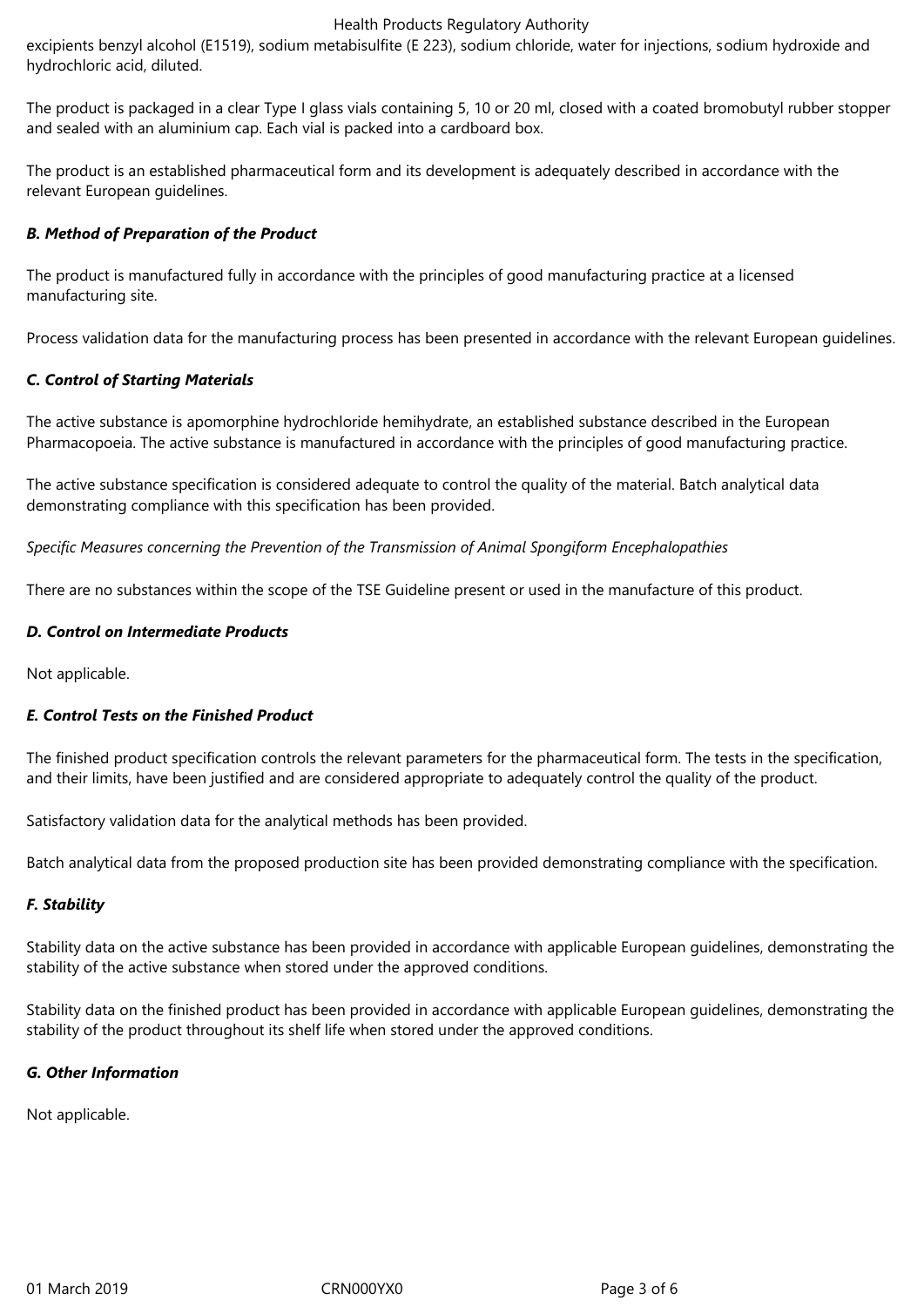# **III SAFETY AND RESIDUES ASSESSMENT (PHARMACO-TOXICOLOGICAL)**

As this is a generic application according to paragraph 1 of Article 13 of Directive 2001/82/EC and bioequivalence with a reference product has been demonstrated, results of safety tests are not required. As the product is not indicated for use in food-producing species, residues data is not required.

The safety aspects of this product are considered to be identical to the reference product.

Warnings and precautions as listed on the product literature are in line with those approved for the reference product and are considered adequate to ensure safety of the product to users and the environment.

# *III.A Safety Testing*

## *Pharmacological Studies*

Apomorphine induces emesis by stimulation of the dopamine D2-receptors in the chemoreceptor trigger zone (CTZ). Apomorphine may lower blood pressure.

As this is a generic application according to paragraph 1 of Article 13 of Directive 2001/82/EC and bioequivalence with a reference product has been demonstrated, results of pharmacological studies were not required.

## *Toxicological Studies*

As this is a generic application according to paragraph 1 of Article 13 of Directive 2001/82/EC and bioequivalence with a reference product has been demonstrated, results of toxicological studies were not required.

## *User Safety*

The applicant has provided a user safety assessment in compliance with the relevant guideline which shows that systemic exposure is most likely to arise following accidental self-injection and exposure via other routes are not of concern.

Warnings and precautions as listed on the product literature are adequate to ensure safety to users of the product. It can be accepted that the product will not present an unacceptable risk to the user when handled, administered stored and disposed of in accordance with the recommendations included in the proposed SPC.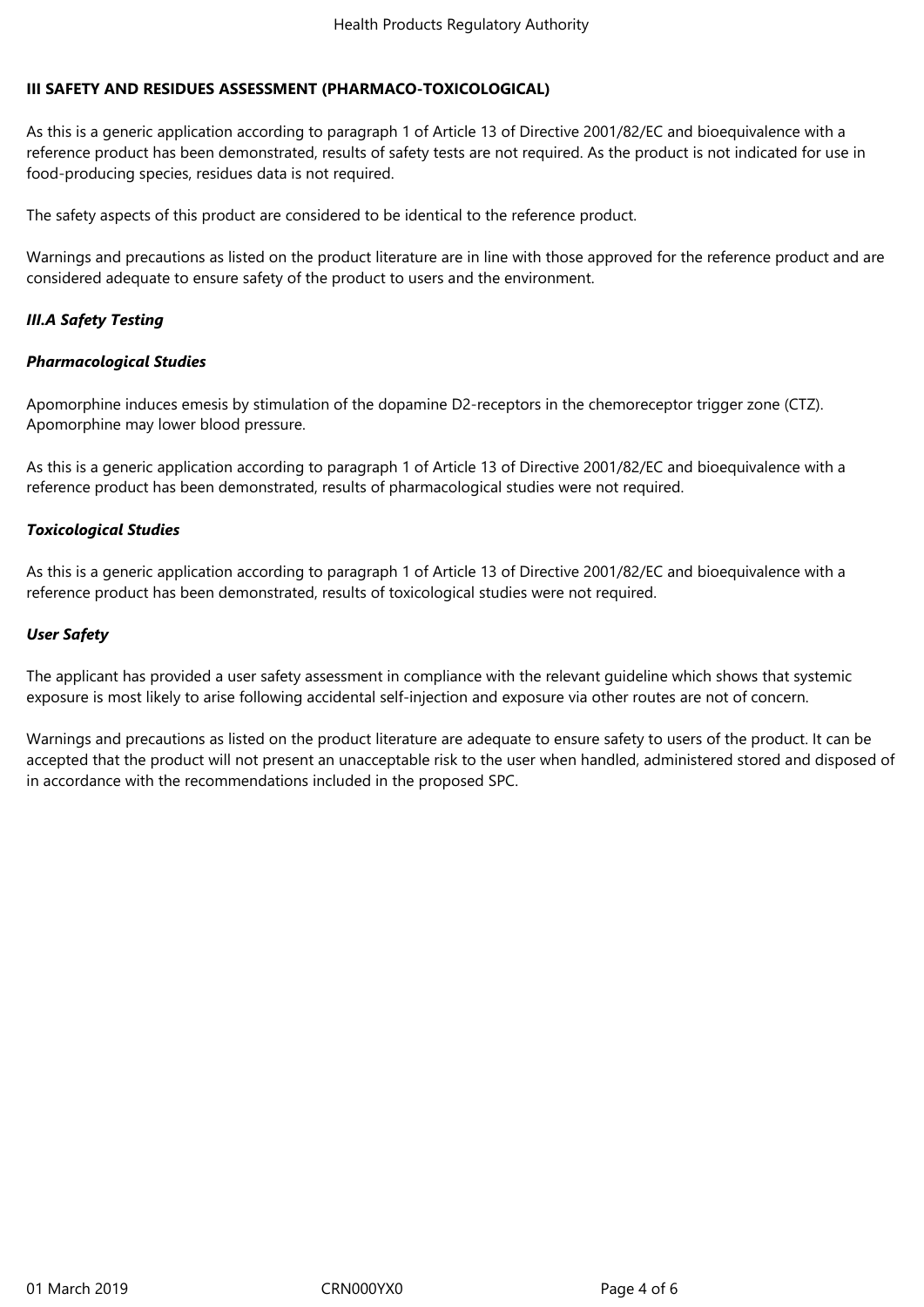### *Environmental Risk Assessment*

### *Phase I*

The product will only be used in non-food producing animals and therefore the environmental risk assessment may stop in Phase I.

It was concluded that the product will not present an unacceptable risk for the environment when handled, administered, stored and disposed of in accordance with the recommendations included in the proposed SPC.

#### *III.B Residues Documentation*

Not applicable.

### **IV. CLINICAL ASSESSMENT**

As this is a generic application according to paragraph 1 of Article 13 of Directive 2001/82/EC and bioequivalence with a reference product has been demonstrated, results of efficacy studies are not required.

The efficacy aspects of this product are considered to be identical to the reference product.

### *IV.A Pre-Clinical Studies*

### *Pharmacology*

As this is a generic application according to paragraph 1 of Article 13 of Directive 2001/82/EC and bioequivalence with a reference product has been demonstrated, results of pharmacological studies were not required.

### *Tolerance in the Target Species of Animals*

This is a generic application according to paragraph 1 of Article 13 of Directive 2001/82/EC and bioequivalence with a reference product has been demonstrated.

The product is to be administered to the same target species using the same dose rate and route of administration as already approved for the reference product. Given the similarity in formulation with the reference product, it was accepted that the product will not present an unacceptable risk in terms of target animal tolerance.

Consequently, tolerance study data was not required.